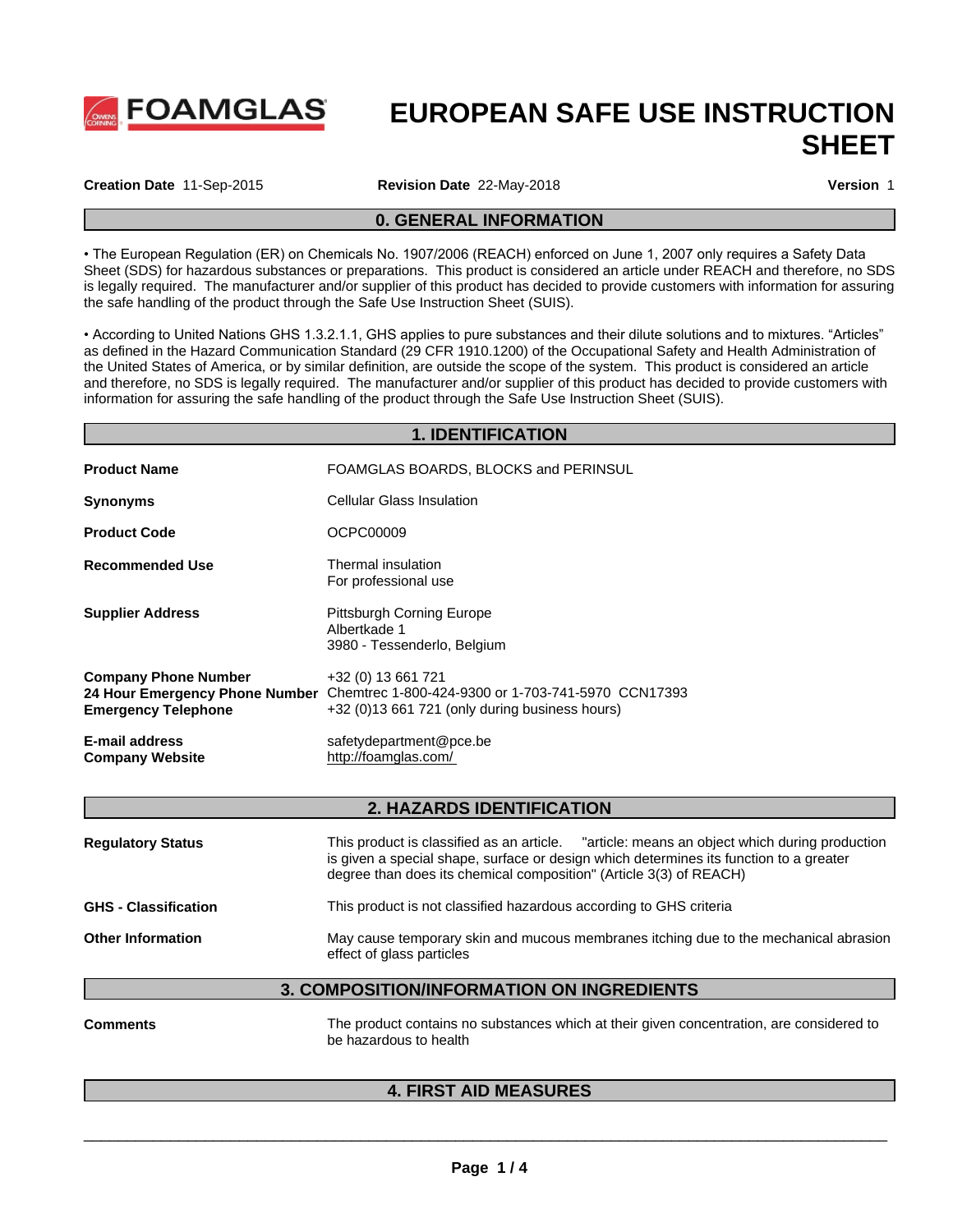| Eye contact         | • Rinse thoroughly with plenty of water for at least 15 minutes, lifting lower and upper<br>eyelids. Consult a physician |
|---------------------|--------------------------------------------------------------------------------------------------------------------------|
| <b>Skin contact</b> | • Wash skin with soap and water                                                                                          |
| <b>Inhalation</b>   | • Remove to fresh air<br>• If symptoms persist, call a physician                                                         |
| Ingestion           | • Rinse mouth with water and drink water to remove glass particles from the throat<br>• DO NOT induce vomiting           |

### **Description of First Aid Measures**

|                                                          | <b>5. FIRE-FIGHTING MEASURES</b>                                                                                                                                                                                                                                                           |
|----------------------------------------------------------|--------------------------------------------------------------------------------------------------------------------------------------------------------------------------------------------------------------------------------------------------------------------------------------------|
| <b>Flammable properties</b>                              | • Non-combustible<br>• Class A1 (EU No. L267/23 dd19/10/1996)<br>• Coatings Class A2, E, F                                                                                                                                                                                                 |
| Suitable extinguishing media                             | • Use extinguishing measures that are appropriate to local circumstances and the<br>surrounding environment                                                                                                                                                                                |
| Protective equipment and<br>precautions for firefighters | • As in any fire, wear self-contained breathing apparatus (positive-pressure), MSHA/NIOSH<br>(approved or equivalent) and full protective gear                                                                                                                                             |
|                                                          | <b>6. ACCIDENTAL RELEASE MEASURES</b>                                                                                                                                                                                                                                                      |
| <b>Personal precautions</b>                              | • Avoid contact with eyes and skin<br>• Do not breathe dust<br>• Avoid creating dust                                                                                                                                                                                                       |
| Methods for cleaning up                                  | • Take up mechanically, placing in appropriate containers for disposal<br>• Use personal protective equipment as required<br>• Cover powder spill with plastic sheet or tarp to minimize spreading and keep powder dry<br>• Clean contaminated surface thoroughly<br>• Avoid creating dust |
|                                                          | 7. HANDLING AND STORAGE                                                                                                                                                                                                                                                                    |
| Precautions for safe handling                            | • Avoid creating dust<br>• Wash thoroughly after handling                                                                                                                                                                                                                                  |
| <b>Storage Conditions</b>                                | . Keep container tightly closed in a dry and well-ventilated place<br>. If storing for long periods, protect product from weather                                                                                                                                                          |
| Incompatible materials                                   | • None known based on information supplied                                                                                                                                                                                                                                                 |

## **8. EXPOSURE CONTROLS/PERSONAL PROTECTION**

### **Exposure Guidelines**

| Component              | <b>ACGIH</b>                                  | <b>Austria</b>                 | <b>Belaium</b>                 | Bulgaria                                      | Croatia                        |
|------------------------|-----------------------------------------------|--------------------------------|--------------------------------|-----------------------------------------------|--------------------------------|
| Glass, oxides          | Total Dust 10mg/m <sup>3</sup>                | Total Dust 5/mg/m <sup>3</sup> | Total Dust 10mg/m <sup>3</sup> | Total Dust 10mg/m <sup>3</sup>                | Total Dust 10mg/m <sup>3</sup> |
| $65997-17-3$ ( $>99$ ) | Respirable Dust                               | Respirable Dust                | Respirable Dust                | Respirable Dust                               | <b>Respirable Dust</b>         |
|                        | $3$ ma/m $3$                                  | 5/mq/m <sup>3</sup>            | $3$ mg/m $3$                   | $3$ ma/m $3$                                  | 3ma/m <sup>3</sup>             |
|                        | Respirable Fibre 1f/ml Respirable fibre 1f/ml |                                | Respirable Fibre               | Respirable Fibre 1f/ml Respirable Fibre 1f/ml |                                |
|                        |                                               |                                | 0.5 <sub>f</sub> /ml           |                                               |                                |

 $\overline{\phantom{a}}$  ,  $\overline{\phantom{a}}$  ,  $\overline{\phantom{a}}$  ,  $\overline{\phantom{a}}$  ,  $\overline{\phantom{a}}$  ,  $\overline{\phantom{a}}$  ,  $\overline{\phantom{a}}$  ,  $\overline{\phantom{a}}$  ,  $\overline{\phantom{a}}$  ,  $\overline{\phantom{a}}$  ,  $\overline{\phantom{a}}$  ,  $\overline{\phantom{a}}$  ,  $\overline{\phantom{a}}$  ,  $\overline{\phantom{a}}$  ,  $\overline{\phantom{a}}$  ,  $\overline{\phantom{a}}$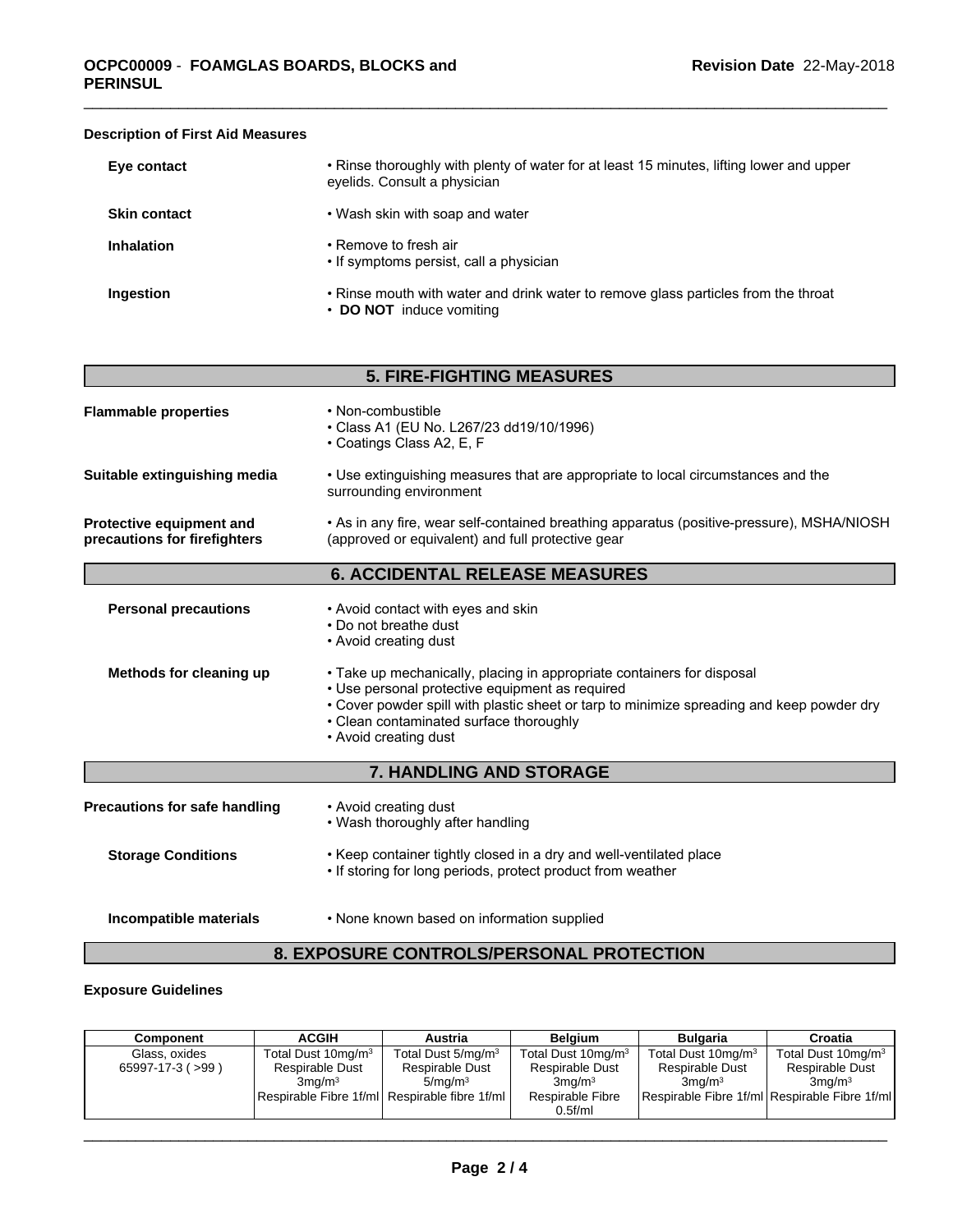### \_\_\_\_\_\_\_\_\_\_\_\_\_\_\_\_\_\_\_\_\_\_\_\_\_\_\_\_\_\_\_\_\_\_\_\_\_\_\_\_\_\_\_\_\_\_\_\_\_\_\_\_\_\_\_\_\_\_\_\_\_\_\_\_\_\_\_\_\_\_\_\_\_\_\_\_\_\_\_\_\_\_\_\_\_\_\_\_\_\_\_\_\_ **OCPC00009** - **FOAMGLAS BOARDS, BLOCKS and PERINSUL**

| <b>Component</b>       | <b>Czech Republic</b>           | <b>Denmark</b>                  | <b>Finland</b>                                                                                                     | France                          | Germany                         |
|------------------------|---------------------------------|---------------------------------|--------------------------------------------------------------------------------------------------------------------|---------------------------------|---------------------------------|
| Glass, oxides          | Total Dust 10mg/m <sup>3</sup>  | Total Dust 10mg/m <sup>3</sup>  | TWA: $5 \text{ mg/m}^3$                                                                                            | Total Dust 10mg/m <sup>3</sup>  | Total Dust 10mg/m <sup>3</sup>  |
| $65997-17-3$ ( $>99$ ) | Respirable Dust                 | Respirable Dust                 | TWA: 1 fiber/cm3                                                                                                   | Respirable Dust                 | Respirable Dust                 |
|                        | 3mq/m <sup>3</sup>              | 5 <sub>mq</sub> /m <sup>3</sup> |                                                                                                                    | 5 <sub>mq</sub> /m <sup>3</sup> | $1.25$ mg/m $3$                 |
|                        | Respirable Fibre 1f/ml          | Respirable Fibre                |                                                                                                                    | Respirable Fibre 1f/ml          |                                 |
|                        |                                 | $0.1$ f/ml                      |                                                                                                                    |                                 |                                 |
| Component              | Hungary                         | <b>Ireland</b>                  | Italy                                                                                                              | Lithuania                       | <b>Netherlands</b>              |
| Glass, oxides          | Total Dust 10mg/m <sup>3</sup>  | Total Dust 10mg/m <sup>3</sup>  | Total Dust 10mg/m <sup>3</sup>                                                                                     | Total Dust 10mg/m <sup>3</sup>  | Total Dust 10mg/m <sup>3</sup>  |
| $65997-17-3$ ( $>99$ ) | Respirable Dust                 | Respirable Dust                 | Respirable Dust                                                                                                    | Respirable Dust                 | Respirable Dust                 |
|                        | 3mq/m <sup>3</sup>              | $4$ mg/m $3$                    | 3mq/m <sup>3</sup>                                                                                                 | 3mq/m <sup>3</sup>              | $3$ mg/m $3$                    |
|                        |                                 |                                 | Respirable Fibre 1f/ml Respirable Fibre 1f/ml Respirable Fibre 1f/ml Respirable Fibre 1f/ml Respirable Fibre 1f/ml |                                 |                                 |
| <b>Component</b>       | <b>Norway</b>                   | <b>Poland</b>                   | Portugal                                                                                                           | <b>Russia</b>                   | Spain                           |
| Glass, oxides          | Total Dust 10mg/m <sup>3</sup>  | Total Dust 10mg/m <sup>3</sup>  | Total Dust 10mg/m <sup>3</sup>                                                                                     | STEL: $4 \text{ mq/m}^3$        | Total Dust 10mg/m <sup>3</sup>  |
| $65997-17-3$ ( $>99$ ) | Respirable Dust                 | Respirable Dust                 | Respirable Dust                                                                                                    | STEL: $6 \text{ mg/m}^3$        | Respirable Dust                 |
|                        | 5 <sub>mq</sub> /m <sup>3</sup> | $3$ mg/m $3$                    | 3mq/m <sup>3</sup>                                                                                                 |                                 | 5 <sub>mq</sub> /m <sup>3</sup> |
|                        |                                 |                                 | Respirable Fibre 1f/ml Respirable Fibre 1f/ml Respirable Fibre 1f/ml                                               |                                 | Respirable Fibre 1f/ml          |
| <b>Component</b>       | Sweden                          | Switzerland                     | <b>United Kingdom</b>                                                                                              |                                 |                                 |
| Glass, oxides          | Total Dust 10mg/m <sup>3</sup>  | Total Dust 10mg/m <sup>3</sup>  | Total Dust 10mg/m <sup>3</sup>                                                                                     |                                 |                                 |
| $65997-17-3$ ( $>99$ ) | Respirable Dust                 | Respirable Dust                 | Respirable Dust                                                                                                    |                                 |                                 |
|                        | $3$ mg/m $3$                    | 3mq/m <sup>3</sup>              | $4$ mg/m $3$                                                                                                       |                                 |                                 |
|                        | Respirable Fibre 1f/ml          | Respirable Fibre                | Respirable Fibre 2f/ml                                                                                             |                                 |                                 |
|                        |                                 |                                 |                                                                                                                    |                                 |                                 |

| <b>Engineering Controls</b> |                               | Showers<br>Eyewash stations<br>Ventilation systems                                                                                                                                                                                  |
|-----------------------------|-------------------------------|-------------------------------------------------------------------------------------------------------------------------------------------------------------------------------------------------------------------------------------|
|                             | <b>Eye/face protection</b>    | • Wear safety glasses with side shields (or goggles) (EN166)                                                                                                                                                                        |
|                             | Skin and body protection      | • Wear protective gloves (EN374)<br>• Wear long-sleeved shirt and long pants                                                                                                                                                        |
|                             | <b>Respiratory protection</b> | . No respiratory protection equipment is needed under normal use conditions.<br>. When workers are facing airborne particulates/dust concentrations above the exposure<br>limits, they must use an appropriate certified respirator |
|                             |                               | General Hygiene Considerations • Do not eat, drink or smoke when using this product<br>• Wash face, hands and any exposed skin thoroughly after handling                                                                            |

### **9. PHYSICAL AND CHEMICAL PROPERTIES**

| <b>Physical state</b>   | Solid                                                                                                     |
|-------------------------|-----------------------------------------------------------------------------------------------------------|
| Appearance              | Cellular                                                                                                  |
| Odor                    | No odor unless cut or crushed. Rotten egg odor when cells are cut or crushed. Odor<br>threshold 0.002 ppm |
| Color                   | Black, Gray                                                                                               |
| <b>Water solubility</b> | Insoluble in water                                                                                        |
| <b>Specific Gravity</b> | <b>NA</b>                                                                                                 |
| <b>Density</b>          | 100-200 kg/m <sup>3</sup>                                                                                 |

### **10. STABILITY AND REACTIVITY**

### **Stability • Stable under normal conditions**

**Possibility of Hazardous Reactions** • None under normal processing

Hazardous Decomposition Products · None under normal use conditions

### **11. TOXICOLOGICAL INFORMATION**

**Product Information** Product does not present an acute toxicity hazard based on known or supplied information

 $\overline{\phantom{a}}$  ,  $\overline{\phantom{a}}$  ,  $\overline{\phantom{a}}$  ,  $\overline{\phantom{a}}$  ,  $\overline{\phantom{a}}$  ,  $\overline{\phantom{a}}$  ,  $\overline{\phantom{a}}$  ,  $\overline{\phantom{a}}$  ,  $\overline{\phantom{a}}$  ,  $\overline{\phantom{a}}$  ,  $\overline{\phantom{a}}$  ,  $\overline{\phantom{a}}$  ,  $\overline{\phantom{a}}$  ,  $\overline{\phantom{a}}$  ,  $\overline{\phantom{a}}$  ,  $\overline{\phantom{a}}$